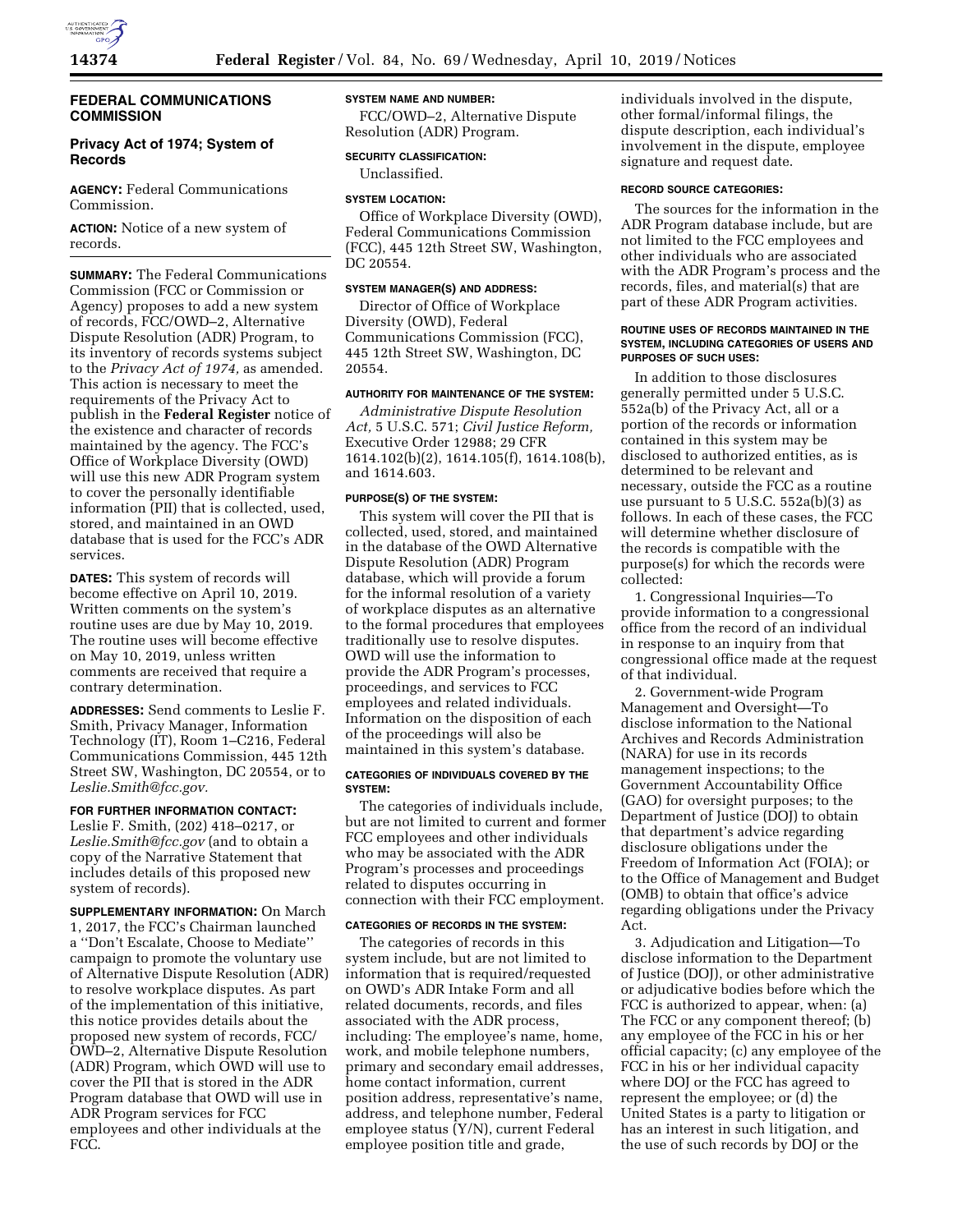FCC is deemed by the FCC to be relevant and necessary to the litigation.

4. Law Enforcement and Investigation—To disclose pertinent information to the appropriate Federal, State, and/or local agency responsible for investigating, prosecuting, enforcing, or implementing a statute, rule, regulation, or order, where the FCC becomes aware of an indication of a violation or potential violation of civil or criminal law or regulation.

5. Labor Relations—To disclose information to officials of labor organizations recognized under 5 U.S.C. Chapter 71 upon receipt of a formal request and in accord with the conditions of 5. U.S.C. 7114 when relevant and necessary to their duties of exclusive representation concerning personnel policies, practices, and matters affecting working conditions.

6. Employment, Clearances, Licensing, Contract, Grant, or other Benefits Decisions by the FCC—To disclose information to a Federal, State, local, foreign, tribal, or other public agency or authority maintaining civil, criminal, or other relevant enforcement records, or other pertinent records, or to another public authority or professional organization, if necessary to obtain information relevant to an investigation concerning the hiring or retention of an employee or other personnel action, the issuance or retention of a security clearance, the classifying of jobs, the letting of a contract, or the issuance or retention of a license, grant, or other benefit by the Commission, to the extent that the information is relevant and necessary to the requesting agency's decisions on the matter.

7. FCC Functions—To disclose information to potential witnesses as appropriate and necessary to perform the FCC's functions under 29 CFR part 1614.

8. Breach Notification—To disclose information to appropriate agencies, entities, and persons when: (a) The Commission suspects or has confirmed that there has been a breach of the system of records; (b) the Commission has determined that as a result of the suspected or confirmed breach there is a risk of harm to individuals, the Commission (including its information systems, programs, and operations), the Federal Government, or national security; and (c) the disclosure made to such agencies, entities, and persons is reasonably necessary to assist in connection with the Commission's efforts to respond to the suspected or confirmed breach or to prevent, minimize, or remedy such harm.

9. Assistance to Federal Agencies and Entities—To another Federal agency or

Federal entity, when the Commission determines that information from this system is reasonably necessary to assist the recipient agency or entity in: (a) Responding to a suspected or confirmed breach or (b) preventing, minimizing, or remedying the risk of harm to individuals, the recipient agency or entity (including its information systems, program, and operations), the Federal Government, or national security, resulting from a suspected or confirmed breach.

10. For Non-Federal Personnel—To disclose information to contractors performing or working on a contract for the Federal Government, who may require access to this system of records.

### **REPORTING TO A CONSUMER REPORTING AGENCY:**

In addition to the routine uses listed above, the Commission may share information from this system of records with a consumer reporting agency regarding an individual who has not paid a valid and overdue debt owed to the Commission, following the procedures set out in the *Debt Collection Act,* 31 U.S.C. 3711(e).

#### **POLICIES AND PRACTICES FOR STORAGE OF RECORDS:**

The information in this system includes:

1. Electronic records, files, and data that are maintained in a password protected database that is housed on the FCC computer network; and

2. Paper documents, records, and files that are stored in file cabinets in ''nonpublic'' rooms in the OWD office suite.

#### **POLICIES AND PRACTICES FOR RETRIEVAL OF RECORDS:**

Records are filed alphabetically and retrieved by the last name of the FCC employee and other individuals and/or a corresponding ADR Program identity number.

#### **POLICIES AND PRACTICES FOR RETENTION AND DISPOSAL OF RECORDS:**

Records kept by the FCC are maintained and disposed of in accordance with General Records Schedule (GRS) 2.3, items 10–12, issued by the National Archives and Records Administration (NARA):

10. ADR Program Files (program management and routine activities):

• Destroy when three years old, but authorization for longer retention if required for business use.

11. ADR case files—Informal process (associated with another employee dispute, complaint or grievance process):

• Destroy three years after case is closed, but authorization for longer retention if required for business use.

12. ADR case files—Formal process (generated in response to a referral from another dispute, grievance or complaint process, *i.e.,* EEO complaints or grievances):

• Destroy seven years after case is closed, but authorization for longer retention if required for business use.

#### **ADMINISTRATIVE, TECHNICAL, AND PHYSICAL SAFEGUARDS:**

1. The electronic records, data, and files are maintained in a database housed in the FCC computer network databases. The FCC's computer network is protected by the FCC's IT privacy safeguards, a comprehensive and dynamic set of IT safety and security protocols and features that are designed to meet all Federal IT privacy standards, including those required by the National Institute of Standard and Technology (NIST) and the *Federal Information Security Modernization Act of 2014*  (FISMA).

2. There are a limited number of paper documents, files, and records, which are stored in file cabinets in the OWD office suite. These cabinets are locked when not in use and/or at the end of the business day. All access points for the OWD office suite are monitored.

3. Furthermore, as part of the FCC's privacy safeguards, only authorized OWD supervisors, employees, and contractors, including IT contractors who manage the FCC's computer network may have access to the electronic data and the paper document files. Other FCC employees may be granted access on a ''need-to-know'' basis.

## **RECORD ACCESS PROCEDURES:**

Individuals wishing to request an amendment of records about them should follow the Notification Procedure below.

#### **CONTESTING RECORD PROCEDURES:**

Individuals wishing to request an amendment of records about them should follow the Notification Procedure below.

## **NOTIFICATION PROCEDURE:**

Individuals wishing to determine whether this system of records contains information about them may do so by writing to Leslie F. Smith, Privacy Manager, Information Technology (IT), Federal Communications Commission (FCC), 445 12th Street SW, Washington, DC 20554 or *Leslie.Smith@fcc.gov.* 

Individuals must furnish reasonable identification by showing any two of the following: Social security card; driver's license; employee identification card; Medicare card; birth certificate; bank